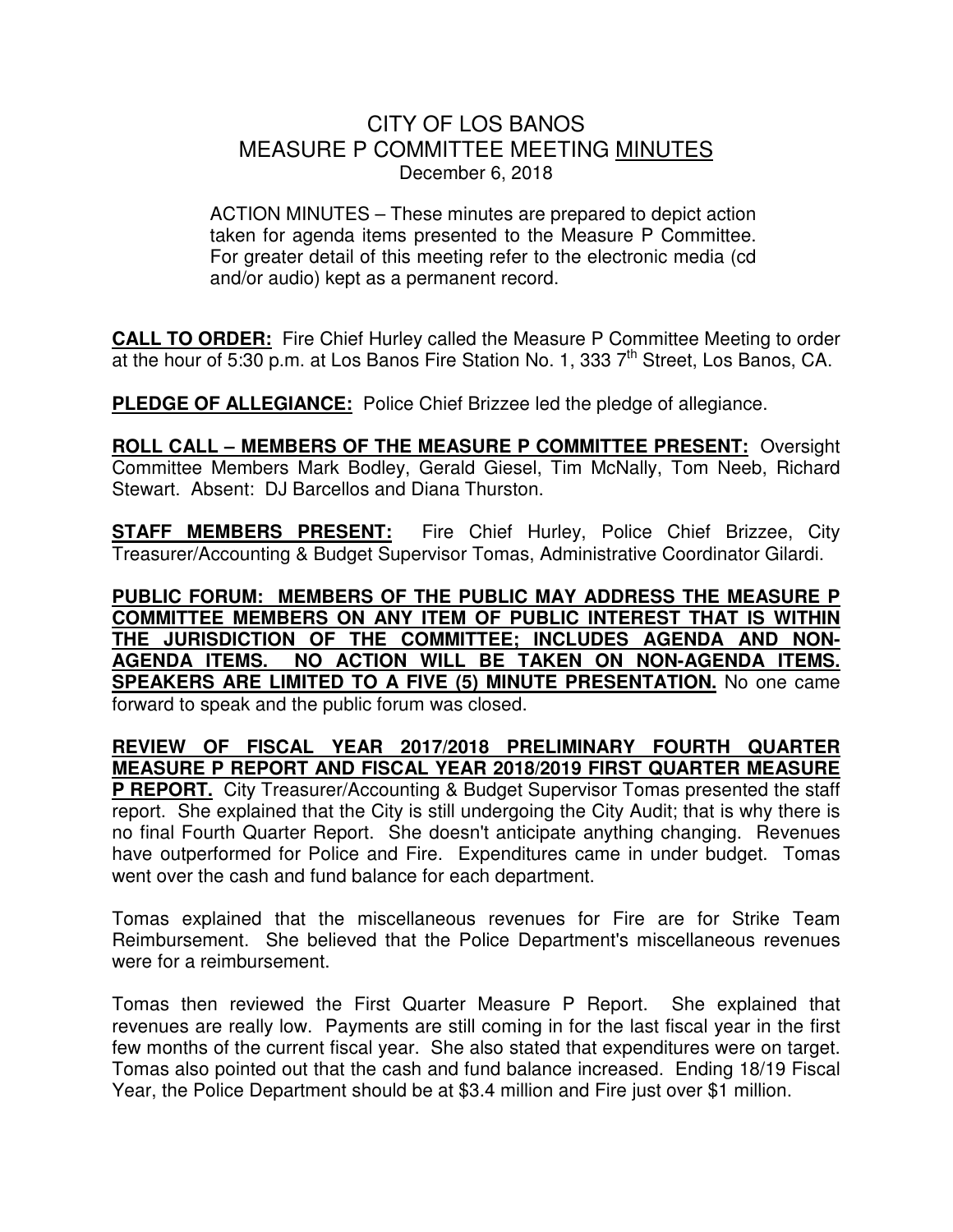Motion by Bodley, seconded by McNally to approve the 2017/18 Preliminary Fourth Quarter Financial Report and 2018/19 First Quarter Financial Report as submitted by staff. The motion carried by the affirmative action of all Committee Members present.

**REVIEW OF 1/2 CENT SALES TAX - MEASURE H & MEASURE P.** City Treasurer/Accounting & Budget Supervisor Tomas presented the staff report. Tomas reported on how the City is going to proceed. She advised that the elections results were certified at the December 5<sup>th</sup> City Council Meeting, resolution for the establishment of the committee is scheduled for the December 19<sup>th</sup> Council Meeting, and applications for the committee will go out after December  $19<sup>th</sup>$ . She also stated that applications for Measure H Committee Members will be due by January  $30<sup>th</sup>$  and then the applicants will be interviewed and appointed sometime in February. This Measure is for 15 years.

It was inquired as to when Measure H would go into effect. It was believed that Measure H would begin on April 1st. Chief Brizzee's plans are to hopefully start filling positions soon after July 1st. It was asked if the process could begin sooner. Chief Brizzee indicated that they are working with Finance to see if the hiring process could begin sooner.

There was some concern about Measure P and Measure H funds being co-mingled. It was confirmed that they are two separate funds. Measure H will have it's own accounting for their funds. Chief Brizzee explained that Measure H will report that breaks down the percentages used for each department and what the money is actually used for.

It was inquired if anyone can apply to serve on the Measure H Committee. It was also asked if you can serve on both Measure H and Measure P Committee or if that would pose a conflict of interest. Chief Brizzee indicated that the City is currently checking on that to see whether you can be a member to multiple commissions at the same time. Members will be interviewed by City Council.

### **STAFF MEMBER REPORTS:**

**FIRE CHIEF HURLEY:** Chief Hurley advised that our crews are extremely busy; we should do over 3000 calls for service this year. We have performed over 800 local business inspections. Our staff is working on a new on-line training program. We've been on multiple strike teams this year, including the Camp Fire for 19 days. We are currently looking at the needs assessment that was performed and we're getting ready to get training tower started as originally planned. Chief Hurley is happy to see that the Measure P funds are performing well; we will need to replace SCBAs soon. He also stated that in the strategic plan, it mentioned something about relocating Station 2 in order to cover our areas better.

**POLICE CHIEF BRIZZEE:** Chief Brizzee advised that their department is currently in the needs assessment process for a new police facility near the new courthouse. The